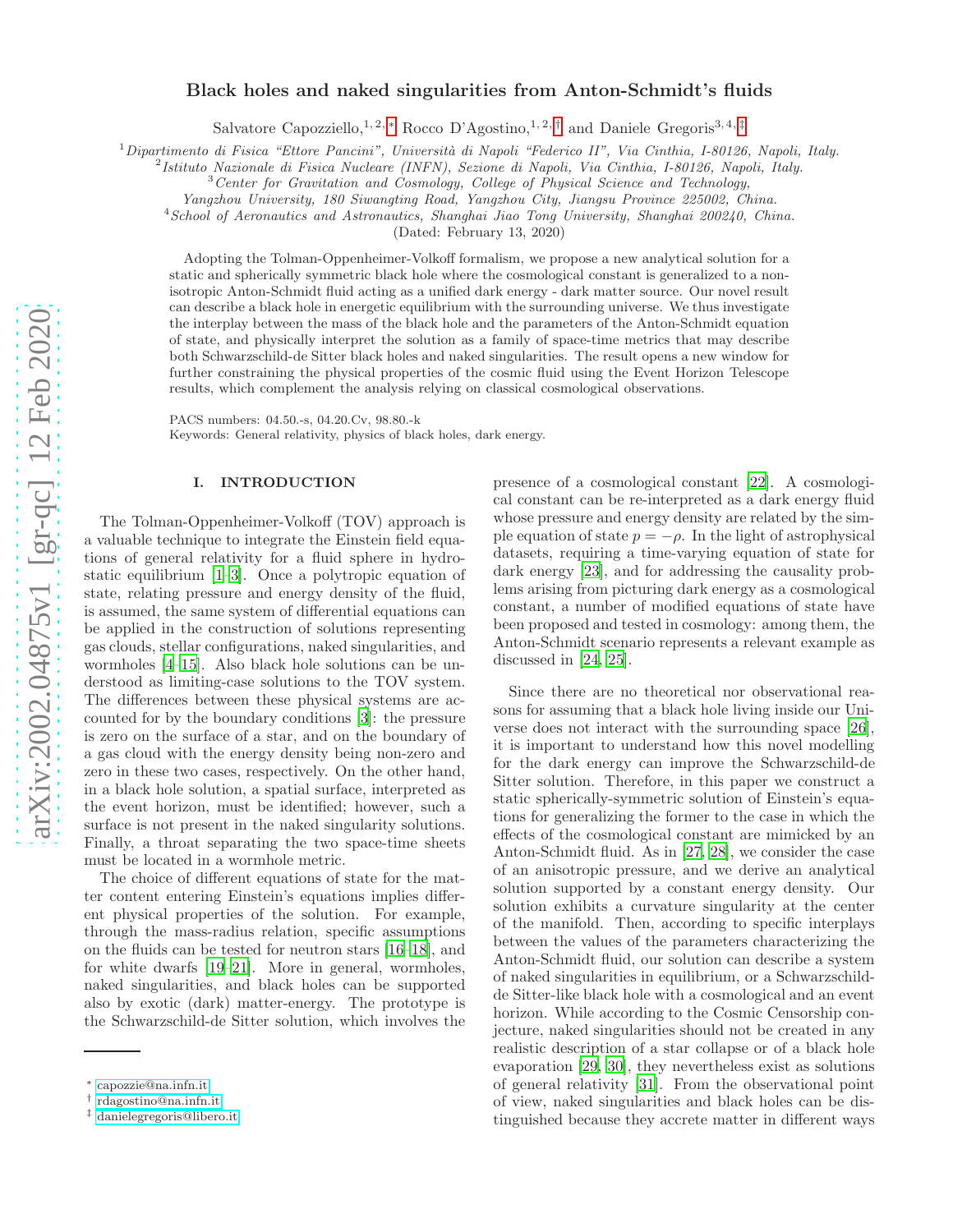[\[32\]](#page-5-11). Naked singularities may indeed constitute the final state in processes involving the collisions of black holes [\[33\]](#page-5-12). Therefore, it is important to clarify under which energy conditions they can theoretically exist.

Our manuscript is organized as follows: in Sec. [II,](#page-1-0) we review the basic properties of the Anton-Schmidt fluids and their viability in cosmology. We exhibit the mathematical derivation of the new solution applying the TOV formalism. In Sec. [III,](#page-3-0) the physical interpretation of the solution is discussed, showing that it may represents a system of naked singularities or a generalization of the Schwarzschild-de Sitter solution. Comments on the values of the parameters of the equation of state for discriminating between these two different situations are reported. Finally, we conclude, in Sec. [IV,](#page-4-7) discussing how this new solution can play a role in the analysis of the geodesic incompleteness of the space-time (in case of naked singularities), or why it could be regarded as a refinement of the existing black hole solutions in the light of the recent Event Horizon Telescope observations [\[34,](#page-5-13) [35\]](#page-5-14).

# <span id="page-1-0"></span>II. MATHEMATICAL DERIVATION OF THE NEW SOLUTIONS

Here, we exhibit the solution of Einstein's equations of general relativity for a static spherically-symmetric configuration inside an anisotropic fluid field, whose radial pressure is given by the Anton-Schmidt equation of state. We adopt physical units such that  $c = 1 = G$ , and the metric signature  $(-, +, +, +).$ 

### A. The Tolman-Oppenheimer-Volkoff approach

We start by considering the field equations  $G_{\mu\nu}$  =  $8\pi T_{\mu\nu}$ , where  $G_{\mu\nu}$  is the Einstein tensor. Assuming to deal with a perfect fluid with an anisotropic pressure, the stress-energy tensor takes the form  $T^{\mu}{}_{\nu}$  =  $diag(-\rho, p_r, p_t, p_t)$ , where  $\rho$  is the fluid energy density,  $p_r$  its radial pressure, and  $p_t$  its transverse pressure. We can then write the metric for a static, spherically symmetric configuration in the system of coordinates  $(t, r, t)$  $(\theta, \phi)$  as [\[36](#page-5-15)]

<span id="page-1-1"></span>
$$
ds^{2} = -e^{2\Phi(r)}dt^{2} + e^{2\alpha(r)}dr^{2} + r^{2}d\Omega^{2}.
$$
 (1)

In our scheme, the energy density and pressure depend only on the radial coordinate, namely  $\rho = \rho(r)$ ,  $p_r =$  $p_r(r)$  and  $p_t = p_t(r)$ . The coefficient of anisotropy of the pressure is defined as  $a(r) = (p_r - p_t)/r$ .  $\Phi(r)$  is known as the redshift function [\[37](#page-5-16)], while the function  $b(r)$  =  $r(1 - e^{-2\alpha(r)})$  is the shape function. The mass function of the configuration is  $M(r) = \frac{r}{2}(1 - e^{-2\alpha(r)})$  [\[38\]](#page-5-17). The

corresponding Einstein's equations for the metric [\(1\)](#page-1-1) are

<span id="page-1-2"></span>
$$
2\frac{d\alpha(r)}{dr}r + e^{2\alpha(r)} - 1 = 8\pi\rho(r)r^2e^{2\alpha(r)},
$$
 (2)

$$
2\frac{d\Phi(r)}{dr}r - e^{2\alpha(r)} + 1 = 8\pi p_r(r)r^2e^{2\alpha(r)},
$$
 (3)

$$
\frac{d^2\Phi(r)}{dr^2}r + \left(\frac{d\Phi(r)}{dr} - \frac{d\alpha(r)}{dr}\right)\left(r\frac{d\Phi(r)}{dr} + 1\right)
$$
  
=  $8\pi e^{2\alpha(r)}rp_t(r)$ . (4)

In general, for a configuration in hydrodynamical equilibrium, this system of differential equations must be complemented with the contracted Bianchi identities  $T^{\mu\nu}{}_{;\nu} =$ 0, where the semicolon denotes covariant derivative. In this case, the only non-zero component is  $\mu = r$ , which reads

$$
(\rho(r) + p_r(r))\frac{d\Phi(r)}{dr} + \frac{dp_r(r)}{dr} + a(r) = 0.
$$
 (5)

This equation is automatically satisfied once Eqs. [\(2\)](#page-1-2)- [\(4\)](#page-1-2) are assumed to hold. We note that system [\(2\)](#page-1-2)- [\(4\)](#page-1-2) represents the anisotropic generalisation of the wellknown Tolman-Oppenheimer-Volkoff (TOV) equations, which have been extensively used throughout the literature for the construction of stellar configurations in hydrodynamic equilibrium [\[1](#page-4-0)[–3\]](#page-4-1) (see also Tables 16.1 and 16.2 of [\[36](#page-5-15)] for a list of analytical solutions).

# B. The Anton-Schmidt fluids

The novelty of our approach consists in assuming that the radial pressure obeys the Anton-Schmidt equation of state [\[24](#page-5-3), [25](#page-5-4), [39](#page-5-18)]:

<span id="page-1-3"></span>
$$
p_r(\rho) = A \left(\frac{\rho}{\rho_*}\right)^{-n} \ln \frac{\rho}{\rho_*}.
$$
 (6)

The Anton-Schmidt scenario has been introduced in the cosmological context to unify dark matter and dark energy into a single fluid [\[24,](#page-5-3) [40](#page-5-19)]. Analogously to the Chaplygin gas [\[41\]](#page-5-20), it is possible to consider the cosmic fluid made of matter characterized by a non-vanishing equation of state, which would account for the accelerated expansion observed at late epochs of the universe evolution. In the original proposal, the Anton-Schmidt pressure was invoked to describe the deformation of crystalline solids under isotropic stress within the Debye approximation [\[42\]](#page-5-21). In a similar way, considering the action of the cosmic expansion which makes the universe deform, one can model the evolution of the cosmic fluid through an equation of state that becomes naturally negative at certain epochs.

In Eq.  $(6)$ , the constant A is linked to the bulk modulus of a crystal at the equilibrium volume, and  $n$  is related to the Grüneisen parameter proper of the material (see [\[24\]](#page-5-3) for more details);  $\rho_*$  represents a reference density that has been interpreted as the Planck density in [\[43\]](#page-5-22),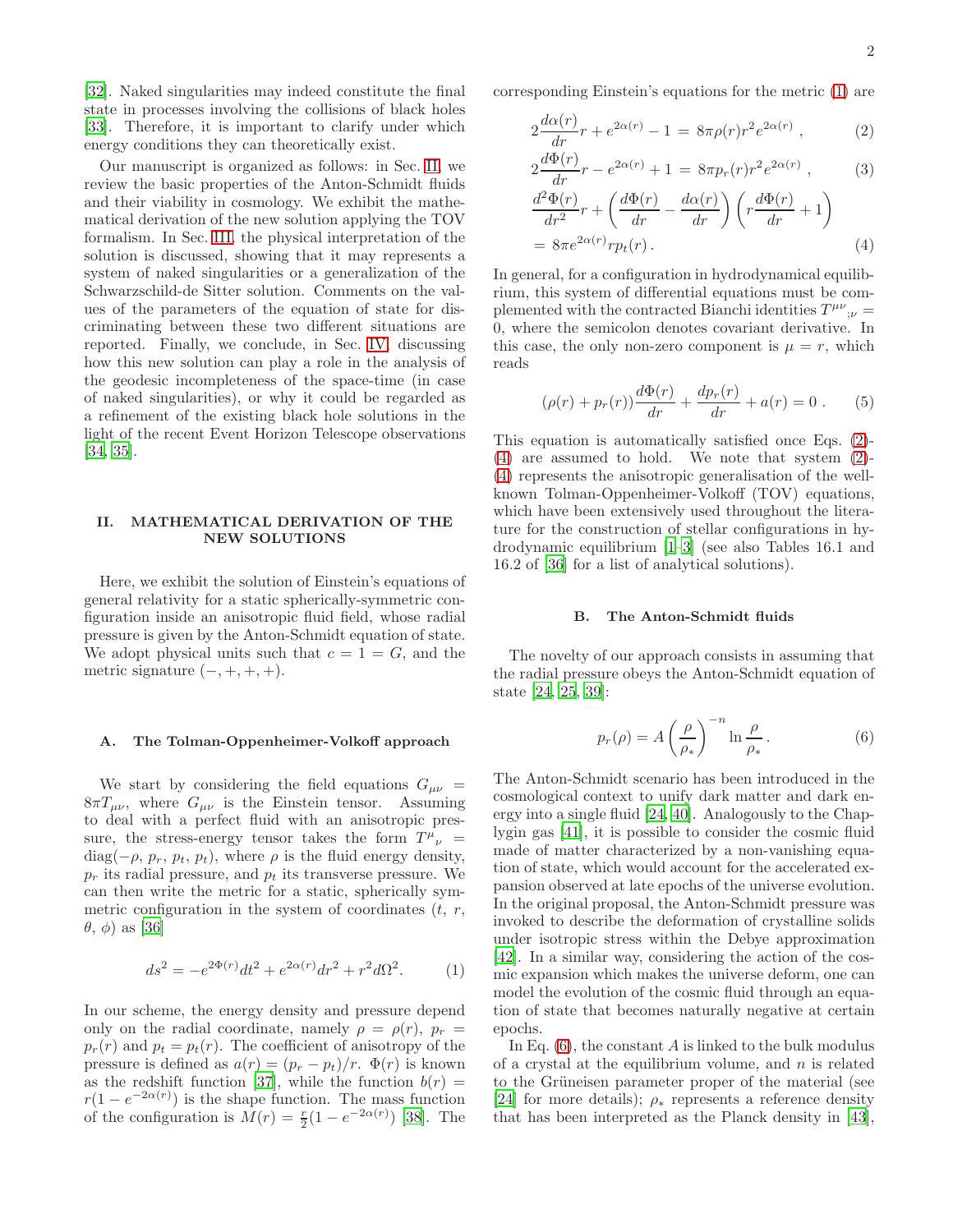based on observational considerations on the surface density profile of dark matter halos resulting from the study of the logotropic equation of state. In this respect, the Anton-Schmidt picture can be seen as a generalization of the logotropic fluid, which is recovered in the limit  $n = 0$ . Interestinlgy, the Anton-Schmidt model with  $n = 0$  was found to match the Lagrangian of the extended Chaplygin gas in non-relativistic regime [\[39\]](#page-5-18).

An Anton-Schmidt fluid is characterized by the following adiabatic sound speed:

$$
c_s^2 \equiv \frac{\partial p_r}{\partial \rho} = \frac{A}{\rho} \left(\frac{\rho}{\rho_*}\right)^{-n} - \frac{np_r}{\rho} \ . \tag{7}
$$

This can be integrated to obtain the corresponding equation of state parameter:

$$
w \equiv \frac{p_r}{\rho} = A \left(\frac{\rho}{\rho_*}\right)^{-n} \ln\left(\frac{\rho}{\rho_*}\right) + \frac{C}{\rho},\qquad (8)
$$

where the constant of integration  $C$  is usually set to zero. In the Anton-Schmidt paradigm, dark matter and dark energy are unified into a single fluid that encodes different cosmic behaviours. This reveals as a concrete alternative to the standard model, where the effects of the late-time acceleration are accounted for through the ad hoc introduction of the cosmological constant with a negative equation of state. As shown in [\[24](#page-5-3)], in the early universe dominated by the rest-mass energy, the Anton-Schmidt pressure tends to vanish consistently with a matter-dominated universe scenario. After a transition epoch at which the universe's volume  $(V \propto \rho^{-1})$  is equal to the equilibrium volume, the pressure tends to a negative constant value for  $n < 0$ , mimicking the late-time effects of the cosmological constant.

### C. Integrating the TOV equations for a constant energy density

In order to integrate the TOV equations under the Anton-Schmidt equation of state hypothesis, we take advantage of the Lambert special function  $W(x)$ , satisfying the relation  $W(x)e^{W(x)} = x$  and the following identity [\[44,](#page-5-23) [45\]](#page-5-24):

$$
e^{lW(x)} = \left(\frac{x}{W(x)}\right)^l.
$$
\n(9)

We can then invert [\(3\)](#page-1-2) into

$$
\rho(r) = \rho_* \left[ \frac{W(\chi)}{\chi} \right]^{\frac{1}{n}}, \quad \chi = \frac{1 - e^{-2\alpha(r)} \left( 2r \frac{d\Phi(r)}{dr} + 1 \right)}{8\pi A r^2},\tag{10}
$$

In the particular case  $\frac{1}{\chi}$  $\frac{1}{\chi}$  $\frac{1}{\chi}$   $\approx$  e, it is possible to construct an analytical solution for the TOV equations in terms of elementary functions. In fact, one obtains

<span id="page-2-1"></span>
$$
\Phi(r) = \int \frac{n(e^{2\alpha(r)} - 1) - 8\pi A r^2 e^{2\alpha(r) + 1}}{2nr} dr + C_1 , \quad (11)
$$

where  $C_1$  is an arbitrary constant of integration. Furthermore, Eq. [\(2\)](#page-1-2) can be integrated into

<span id="page-2-3"></span>
$$
\alpha(r) = -\frac{1}{2}\ln\left(1 + \frac{\mathcal{C}_2}{r} - \frac{8\pi\rho_* e^{-1/n}}{3}r^2\right),\tag{12}
$$

where  $\mathcal{C}_2$  is another constant of integration. We note that, for the particular choice  $\mathcal{C}_2 = 0$ , the case of the interior Schwarzschild solution is reproduced [\[36\]](#page-5-15), and that the metric coefficient  $g_{rr}$  is asymptotically flat. Hence, one can rewrite Eq. [\(11\)](#page-2-1) as

$$
\Phi(r) = \frac{1}{2n} \int \frac{(24\pi Ae - 8\pi n \rho_* e^{-1/n})r^3 + 3\mathcal{C}_2 n}{(8\pi \rho_* e^{-1/n}r^3 - 3\mathcal{C}_2 - 3r)r} dr + \mathcal{C}_1.
$$
\n(13)

Now, let  $R_i$   $(i = 1, 2, 3)$  be the three roots of the algebraic equation

<span id="page-2-2"></span>
$$
8\pi \rho_* e^{-1/n} R^3 - 3R - 3\mathcal{C}_2 = 0, \qquad (14)
$$

whose discriminant reads [\[45\]](#page-5-24)

$$
\Delta = 216\pi \rho_* e^{-1/n} (4 - 72\pi \rho_* e^{-1/n} C_2^2). \tag{15}
$$

When  $\Delta > 0$ , i.e. when the reference energy density satisfies

$$
0 < \rho_* < \frac{e^{1/n}}{18\pi \mathcal{C}_2^2},\tag{16}
$$

there are three real distinct roots; for  $\Delta = 0$ , which corresponds to

$$
\rho_* = \frac{e^{1/n}}{18\pi C_2^2},\tag{17}
$$

there are three real roots with one of them of multiplicity two; instead for  $\Delta < 0$ , that is

$$
\rho_* > \frac{e^{1/n}}{18\pi C_2^2},\tag{18}
$$

one root is real and two are complex conjugate. Explicitly, the three roots of Eq. [\(14\)](#page-2-2) are

$$
R_1 = S_1 + S_2 \t\t(19)
$$

$$
R_{2,3} = -\frac{S_1 + S_2}{2} \pm \frac{i\sqrt{3}}{2} (S_1 - S_2) , \qquad (20)
$$

where

$$
S_{1,2} = \left[ \frac{e^{1/n}}{8\pi \rho_*} \left( \frac{3\mathcal{C}_2}{2} \pm \sqrt{\frac{9\mathcal{C}_2^2}{4} - \frac{e^{1/n}}{8\pi \rho_*}} \right) \right]^{1/3}.
$$
 (21)

<span id="page-2-0"></span> $1$  We will show in the next section that this choice corresponds to have a constant energy density  $\rho(r) = \frac{3A}{8\pi}$ .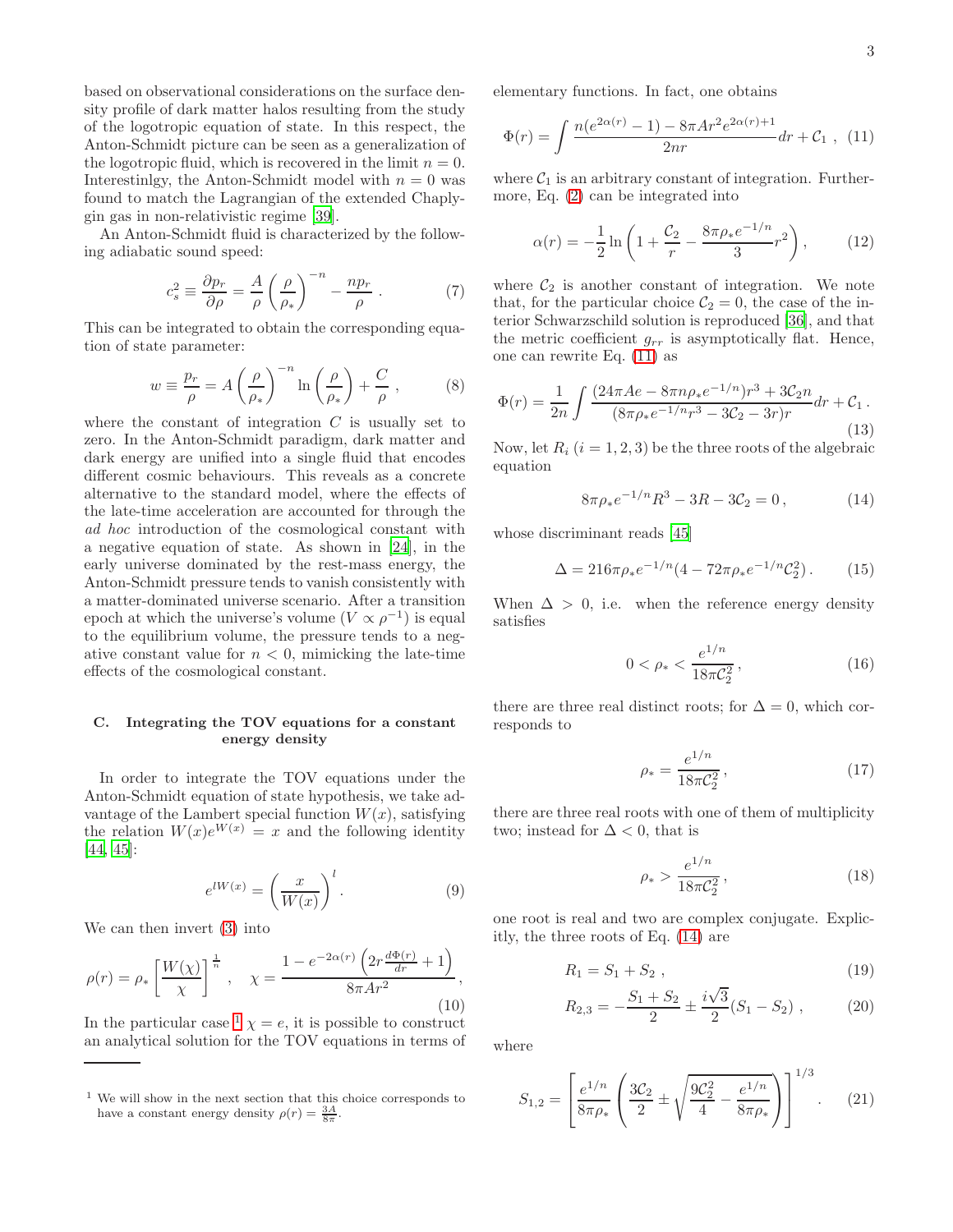Therefore, for the redshift function, we finally get

$$
\Phi(r) = \frac{1}{2} \left( \sum_{i=1}^{3} \ln(r - R_i)^{\gamma_i} - \ln r \right) + C_1 , \qquad (22)
$$

where

$$
\gamma_i = \frac{n - 8\pi AeR_i^2}{n(1 - 8\pi\rho_* e^{-1/n}R_i^2)}.
$$
 (23)

Since a non-zero  $C_1$  corresponds to a scaling of the time variable  $t$ , which might be re-absorbed through a coordinate transformation, we can set  $C_1 = 0$  without loss of generality. Thus,

<span id="page-3-1"></span>
$$
g_{tt}(r) = -\frac{1}{r} \prod_{i=1}^{1=3} (r - R_i)^{\gamma_i}.
$$
 (24)

# <span id="page-3-0"></span>III. PHYSICAL INTERPRETATION OF THE NEW SOLUTIONS

In this section, we provide the physical interpretation of the mathematical solutions we have derived. Let us distinguish between the cases of a stellar configuration, a gas cloud, a wormhole, a black hole, and a naked singularity. Our analysis allows us to illuminate the role of the parameters entering the Anton-Schmidt equation of state in the context of hydrodynamic equilibrium with anisotropic pressure. Our classification concerns with the boundary conditions that can be associated to the TOV differential equations.

A star does not have any physical singularity. However, we note that Eq.  $(24)$  seems to have a pole in  $r = 0$ . Since  $R = 0$  cannot be a solution of Eq. [\(14\)](#page-2-2), unless in the trivial case  $C_2 = 0$  that we have already discussed in the previous section, this pole cannot be removed. Therefore, our solution exhibits a curvature singularity in  $r = 0$  and cannot be interpreted as modelling a stellar configuration.

A gas cloud interpretation requires to provide the boundary of the cloud (possibly located also at infinity) at which both the energy density and the radial pressure vanish. However, in our solution, the energy density is spatially homogeneous and then, if it vanishes in one spatial point, it vanishes everywhere. In this latter case, we would have a vacuum solution (in fact also the radial pressure is vanishing when the energy density is vanishing, i.e. for  $A = 0$ , and not a gas cloud.

According to [\[38\]](#page-5-17), we can physically interpret the mathematical solution of the TOV equations derived in the previous section as describing a wormhole if the following conditions are met:

 $\boldsymbol{r}$ 

$$
\lim_{r \to r_0^+} \alpha(r) = +\infty , \quad b(r_0) = r_0 , \qquad (25)
$$

$$
\frac{db(r)}{dr}_{r=r_0} < 1, \quad b(r) < r \ . \tag{26}
$$

In addition,  $e^{2\Phi(r)}$  must be finite and non-vanishing in the region near the throat of the wormhole, which is located at  $r_0$ , and the coordinate system is such that  $r > r_0$ . From Eq. [\(12\)](#page-2-3), specifically we get

$$
C_2 = r_0 \left( \frac{8\pi \rho_* e^{-1/n}}{3} r_0^2 - 1 \right). \tag{27}
$$

Then, the condition  $b(r) < r$  can be recast into

$$
r\left(\frac{8\pi\rho_*e^{-1/n}}{3}r^2 - 1\right) < r_0\left(\frac{8\pi\rho_*e^{-1/n}}{3}r_0^2 - 1\right). \tag{28}
$$

which clearly cannot hold for  $r > r_0$ . Therefore, our solution is qualitatively different from [\[46\]](#page-5-25), which proposed a wormhole solution supported by a constant energy density with anisotropic pressure.

### A. Black hole vs. naked singularity

The Schwarzschild-de Sitter solution reads [\[22](#page-5-1), [36](#page-5-15)]

$$
ds^{2} = -f(r)dt^{2} + \frac{dr^{2}}{f(r)} + r^{2}(d\theta^{2} + \sin^{2}\theta d\phi^{2}), \quad (29)
$$

where

$$
f(r) = 1 - \frac{2M}{r} - \frac{\Lambda r^2}{3},
$$
 (30)

being  $M$  the mass of the black hole and  $\Lambda$  the cosmological constant. Comparing with Eq. [\(12\)](#page-2-3), it is natural to interpret

<span id="page-3-3"></span>
$$
C_2 = -2M,
$$
  
\n
$$
\Lambda_{\text{eff}} = 8\pi \rho_* e^{-1/n} > 0,
$$
\n(31)

where  $\Lambda_{\text{eff}}$  plays the role of an effective cosmological constant. The redshift function in the Schwarzschild-de Sitter solution can be rewritten as

<span id="page-3-2"></span>
$$
g_{tt} = -\frac{3r - 6M - \Lambda r^3}{3r},\tag{32}
$$

showing a pole in  $r = 0$ , which appears as well in our new solution Eq. [\(24\)](#page-3-1). The horizons are located in the zeros of Eq. [\(32\)](#page-3-2). We note that, for  $\Lambda > 0$ , the cubic equation

<span id="page-3-4"></span>
$$
\Lambda r^3 - 3r + 6M = 0\tag{33}
$$

admits three real roots if  $1 - 9\Lambda M^2 > 0$ . The product of the three roots must be equal to  $-6M/\Lambda < 0$  [\[45\]](#page-5-24), and therefore we can have two cases:

- 1. Three negative roots: in this case, the solution has no horizon.
- 2. One negative root and two positive roots, which can can be interpreted as the black hole event horizon and the inflationary cosmological horizon in the middle of which the observer is placed.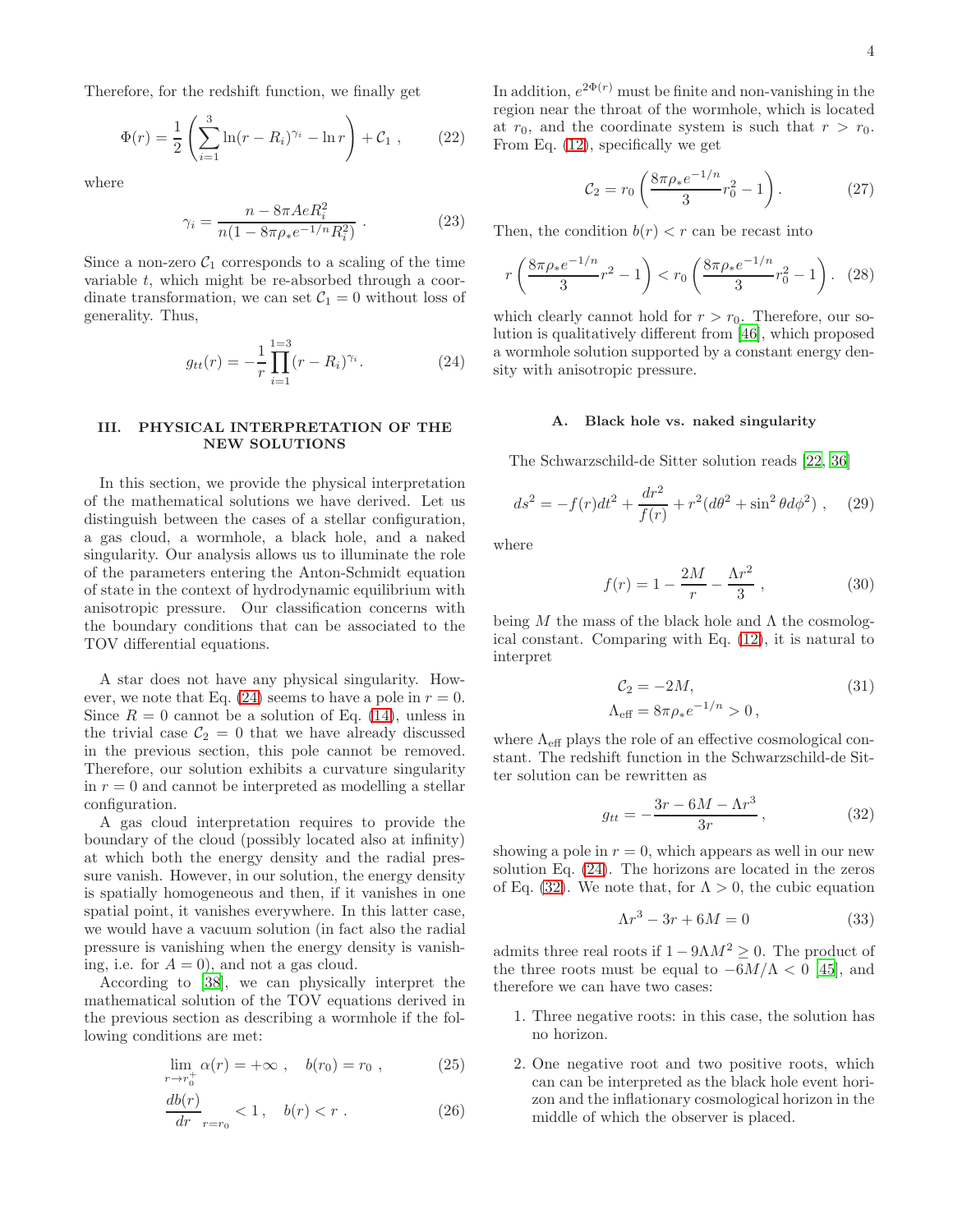Now, Eq. [\(14\)](#page-2-2), together with Eq. [\(31\)](#page-3-3), constitute the generalization of Eq. [\(33\)](#page-3-4). Fist of all, we note that the condition for having three real roots become

$$
0 < \rho_* \le \frac{e^{1/n}}{72\pi M^2} \,. \tag{34}
$$

Moreover, in the case of three real negative roots, our solution describes a naked singularity located in  $r = 0$ , like in the case of the Schwarzschild-de Sitter solution. However, in the case in which we have one negative and two positive real roots, the situation can be qualitatively different than the one met for the Schwarzschild-de Sitter black hole. In fact, the exponents in Eq. [\(24\)](#page-3-1), in principle, can be either positive or negative according to certain combinations of the numerical values for the parameters entering the Anton-Schmidt equation of state. When they are positive, we have horizons, while, when they are negative, we have singularities. Therefore, our solution may be interpreted as being characterized by three naked singularities, two singularities and one horizon, or one singularity and two horizons.

### <span id="page-4-7"></span>IV. DISCUSSION AND CONCLUSIONS

Supermassive black holes are expected to exchange energy with their surrounding cosmic environment because their growth is intimately related to the evolution of their host galaxy. Since these effects still occur in the present epoch of the Universe, the possibility that dark matter and dark energy may be absorbed onto the black must be accounted for [\[47](#page-5-26)[–50\]](#page-5-27). To a first approximation, one can assume that the cosmic fluid evolves according to the Friedmann cosmology, and that the rate of increase/decrease of the mass of the black hole is directly proportional to the area of its surface and to the sum of energy and pressure of the dark fluid [\[51](#page-5-28)[–54\]](#page-5-29). An improved treatment couples the evolution of the mass of the black hole to the evolution of the Universe adopting the McVittie metric, which does not require any ad hoc assumptions on the rate of energy exchange that is automatically implemented through the Einstein field equations [\[55](#page-5-30)].

In this paper, we have proposed a solution describing a black hole that has reached an equilibrium with its environment and no further energy exchanges occur. The role of dark energy and dark matter are both accounted for through the Anton-Schmidt fluid, which provides an elegant and complete picture of their unification. Therefore, applying the TOV formalism in general relativity, we constructed an exact and analytical metric for a static and spherically symmetric black hole that generalizes the Schwarzschild-(a)deSitter space-time by replacing the cosmological constant with a more general dark fluid and allowing an anisotropic pressure. The former improvement is needed in light of the outcomes of the Planck mission, which favor an evolving dark energy equation of state over the simplest scenario of a cosmological constant [\[23\]](#page-5-2).

By investigating the role of the free parameters entering our new solution, we could claim that it actually represents a family of space-time metrics describing both black holes and naked singularities depending on certain relations involving the mass of the black hole and the parameters of the equation of state. Thus, in light of the Censorship Conjecture, we were able to provide a novel theoretical constraint between the cosmological parameters of the Anton-Schmidt scenario. Such restrictions may, in principle, be further sharpened by comparing the estimated size of the black hole to the recent observations provided by the Event Horizon Telescope [\[34,](#page-5-13) [35\]](#page-5-14), and combined with the previous analyses of the Anton-Schmidt fluid dealing with low-redshift cosmological observables and the cosmic microwave background measurements.

### ACKNOWLEDGEMENTS

S.C. and R.D. acknowledge the support of INFN (iniziative specifiche MoonLIGHT-2 and QGSKY). D.G. acknowledges the support from China Postdoctoral Science Foundation (grant No. 2019M661944).

- <span id="page-4-0"></span>[1] R. C. Tolman, Phys. Rev. D **55**, 364 (1939).
- [2] J. R. Oppenheimer, G. M. Volkoff, Phys. Rev. 55, 374 (1939).
- <span id="page-4-1"></span>[3] R. Ruffini, S. Bonazzola, Phys. Rev. 187, 1767 (1969).
- <span id="page-4-2"></span>[4] B. Kuchowicz, Acta Phys. Polon. 33, 541 (1968).
- [5] B. Kuchowicz, Acta Phys. Polon. 34, 131 (1968).
- [6] H. Heintzmann, Z. Phys. **228**, 489 (1969).
- [7] M. C. Durgapal, J. Phys. A **15**, 2637 (1982).
- [8] N. N. Paklin, Russian Phys. J. 37, 836 (1994).
- [9] H. A. Buchdahl, Phys. Rev. **116**, 1027 (1959).
- [10] H. A. Buchdahl, Astrophys. J. 147, 310 (1967).
- [11] S. S. Bayin, Phys. Rev. D 18, 2745 (1978).
- [12] D. N. Pant, A. Sah, Phys. Rev. D 32, 1358 (1985).
- [13] A. Einstein, N. Rosen, Phys. Rev. **48**, 73 (1935).
- [14] D.-C. Dai, D. Minic, D. Stojkovic. Phys. Rev. D 98, 124026 (2018).
- <span id="page-4-3"></span>[15] D. Wang, X. H. Meng, Eur. Phys. J. C **76**, 171 (2016).
- <span id="page-4-4"></span>[16] F. Douchin, P. Haensel, Astron. Astrophys. 380, 151 (2001).
- [17] F. Ozel, P. Freire, Annu. Rev. Astron. Astrophys. 54, 401 (2016).
- <span id="page-4-5"></span>[18] J. W. T. Hessels, S. M. Ransom, I. H. Stairs, P.C.C. Freire, V.M. Kaspi, F. Camilo, Astrophys. J. 550, 426  $(2001).$
- <span id="page-4-6"></span>[19] S. Chandrasekhar, An introduction to the study of stellar structure, Courier Corporation (1958).